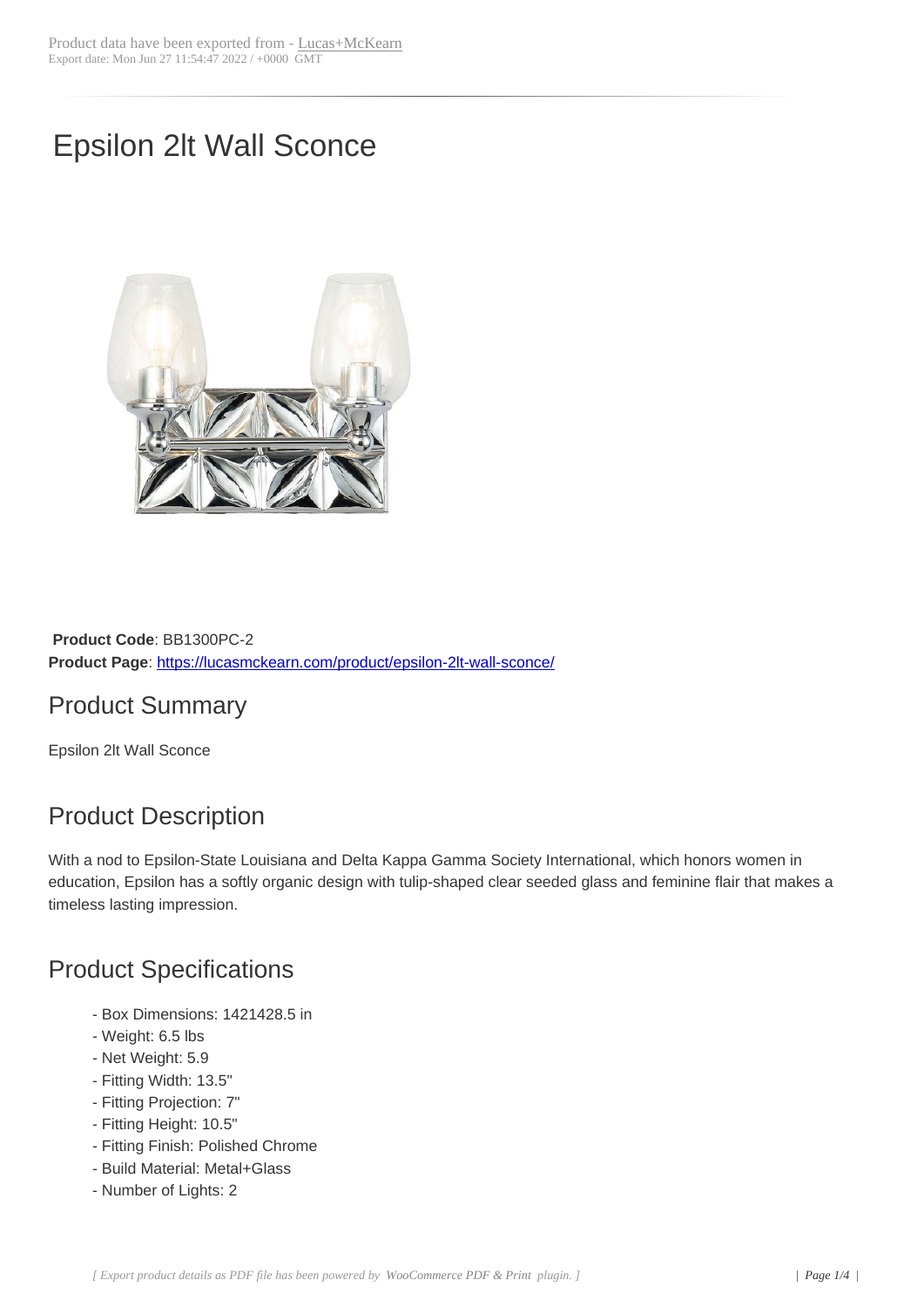- Max Wattage: 2-60W MED
- Bulb Type: MED
- Voltage: 120V
- Bulb Included: No
- UPC#: 818555016281
- Wet Rating: ETL Damp Rated

## Product Gallery



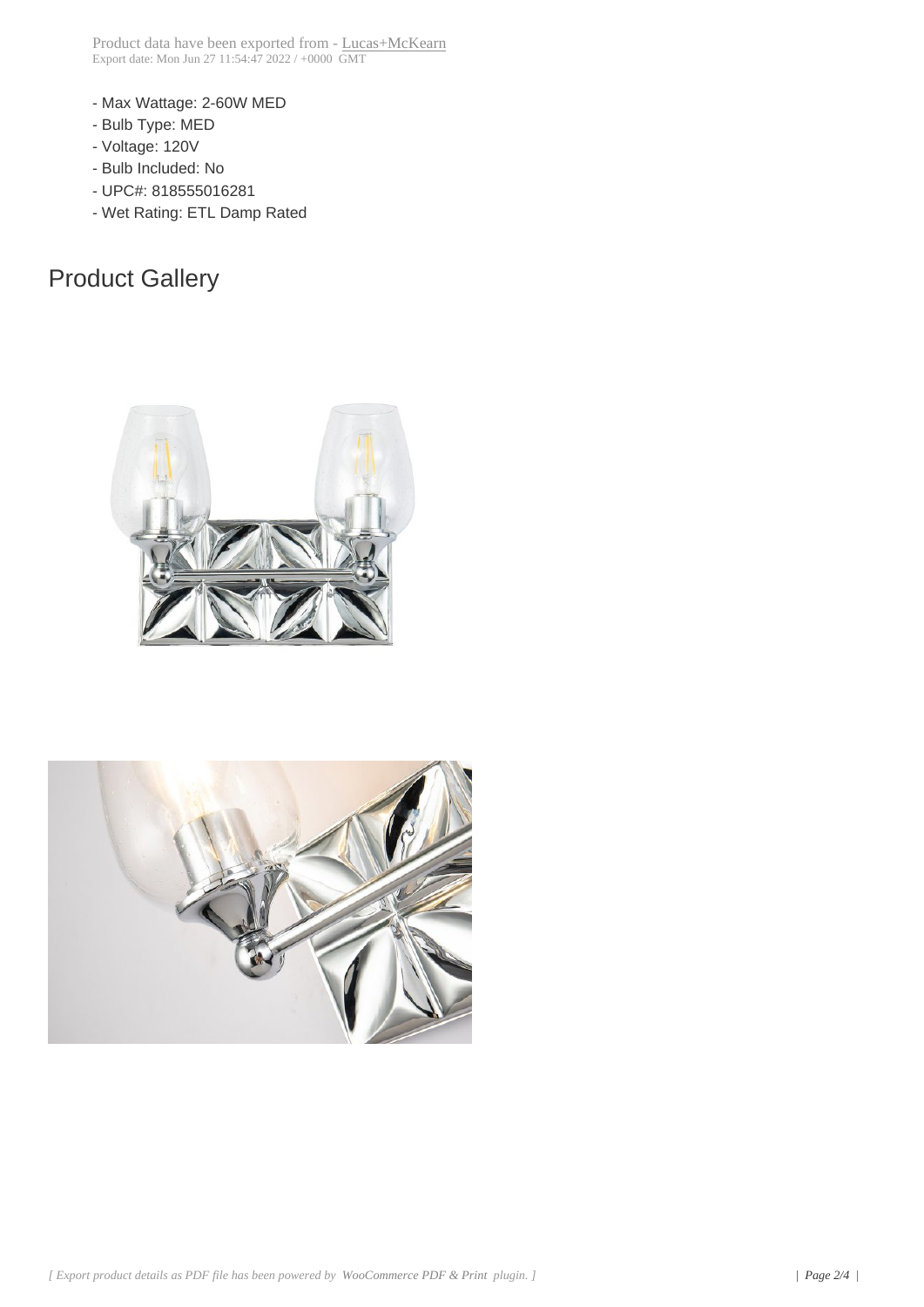